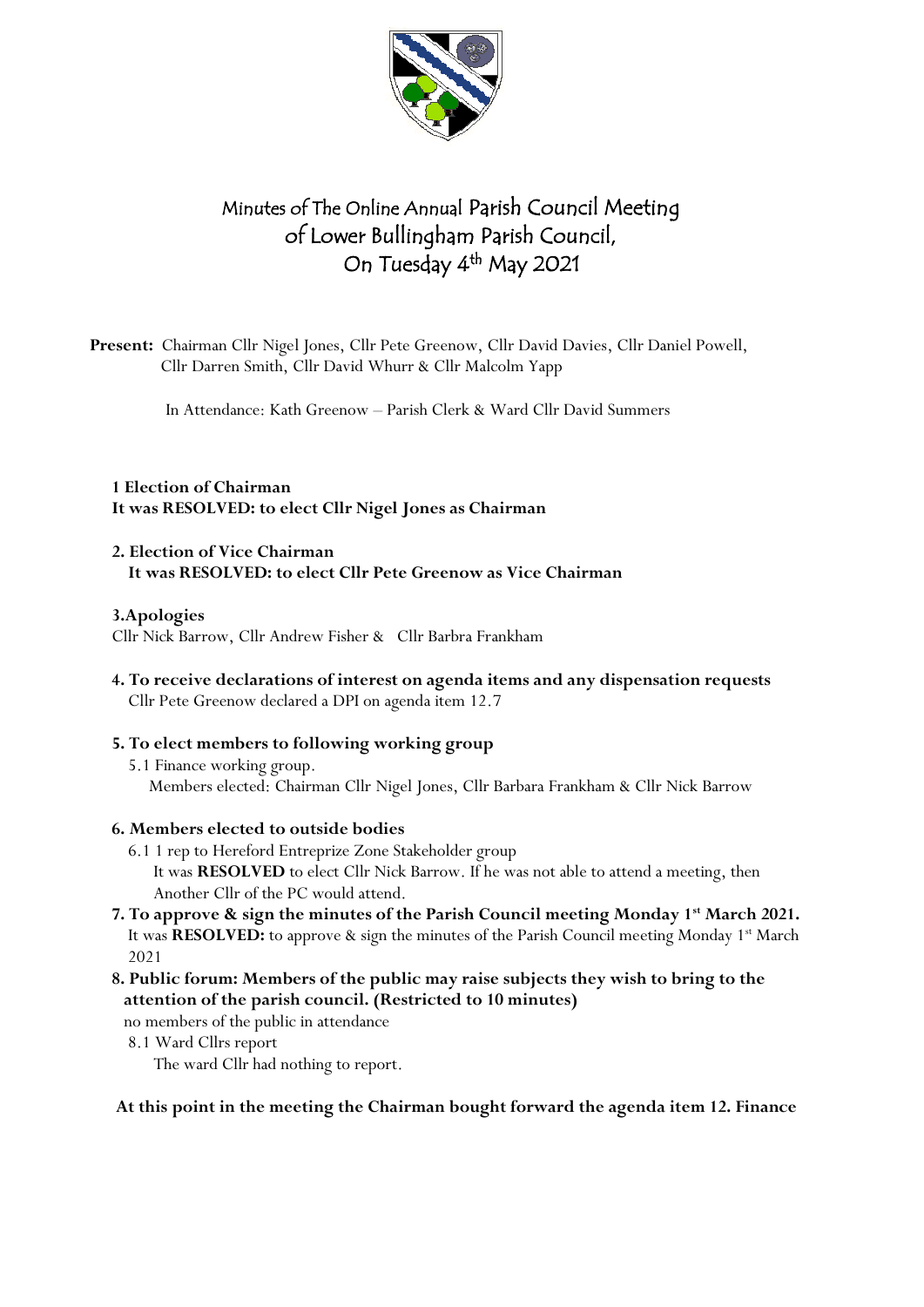# **12. Finance**

- 12.1To agree and sign the certificate of exemption as the Parish Council are exempt from a limited assurance review under Section 9 of the Local Audit (Smaller Authorities) Regulations 2015 It was **RESOLVED**: to agree and sign the certificate of exemption as the Parish Council are exempt from a limited assurance review under Section 9 of the Local Audit (Smaller Authorities) Regulations 2015
- 12.2 To agree and sign the Annual Governance Statement 2020/21 It was **RESOLVED**: to complete and sign the Annual Governance Statement 2020/21
- 12.3 To agree and sign the Annual Accounting Statement for 2020/21 It was **RESOLVED**: to agree and sign the Annual Accounting Statement for 2020/21
- 12.4 To consider internal auditors report and attend to any action items as required. It was **RESOLVED;** to note the internal auditors report and the recommendations made would be attended to as required by the PC
- 12.5 To consider insurance quote for PC insurance renewal  $1<sup>st</sup>$  June 2021 The insurances quote from BHIB insurance & The PC's current insurer Zurich Insurance was considered and it was **RESOLVED**: to continue with Zurich insurance and pay the invoice of £445.71
- 12.6 To approve PAYE due months 11 & 12 total £5.60. It was **RESOLVED**: to approve PAYE due months 11 & 12 total £5.60.
- 12.7 To note scheduled d/d payment of Clerks salary as per contract for March 2021. **Noted**
- 12.8 To consider invoices for payment. It was **RESOLVED:** to pay : A4 Office Products Stationery £14.85+vat
- 12.8 To note bacs remittance of 1<sup>st</sup> precept payment for  $2021/22$  from HFDC for £6500.00 **Noted**

#### **9. Lengthsman**

 9.1 To consider renewal of lengthsman contract with T Griffiths contracts for 2021/22 It was **RESOLVED**: to amend the lengthsmans contract and insert "The Parish Council require the work to be carried out in a reasonable amount of time ".

It was **RESOLVED**: to renew the contract with T Griffiths contracts for 2021/22.

The Clerk would send the contract to T Griffiths contracts for signing.

9.2 To consider lengthsman work required.

 It was **RESOLVED:** to request that the lengthsman carry out jetting of gullies in the parish to include Ridgehill near Peacock lodge & the three drain covers adjacent to Dinedor Cross Farm, and that routine maintenance work would start from May 2021.

 The Clerk advised that a parishioner had contacted her concerning a blocked / damaged drain at the entrance Millstone house.

 It was **RESOLVED**: to ask the lengthsman to speak to the parishioner concerning the problem, with a view to advising on the best way to address the matter and advise the PC accordingly.

#### **10. Parish Footpaths**

10.1 Appointment of footpaths officer for the parish

 Given the amount of footpaths throughout the parish it was **RESOLVED**: to split the parish footpaths into areas of which the following Cllrs would inspect and report any issues to the Parish Clerk.

 Lower Bullingham area -Cllr Malcolm Yapp, Ridgehill area – Cllr Darren Smith, Dinedor area within Lower Bullingham parish Cllr Nigel Jones & Cllr Pete Greenow